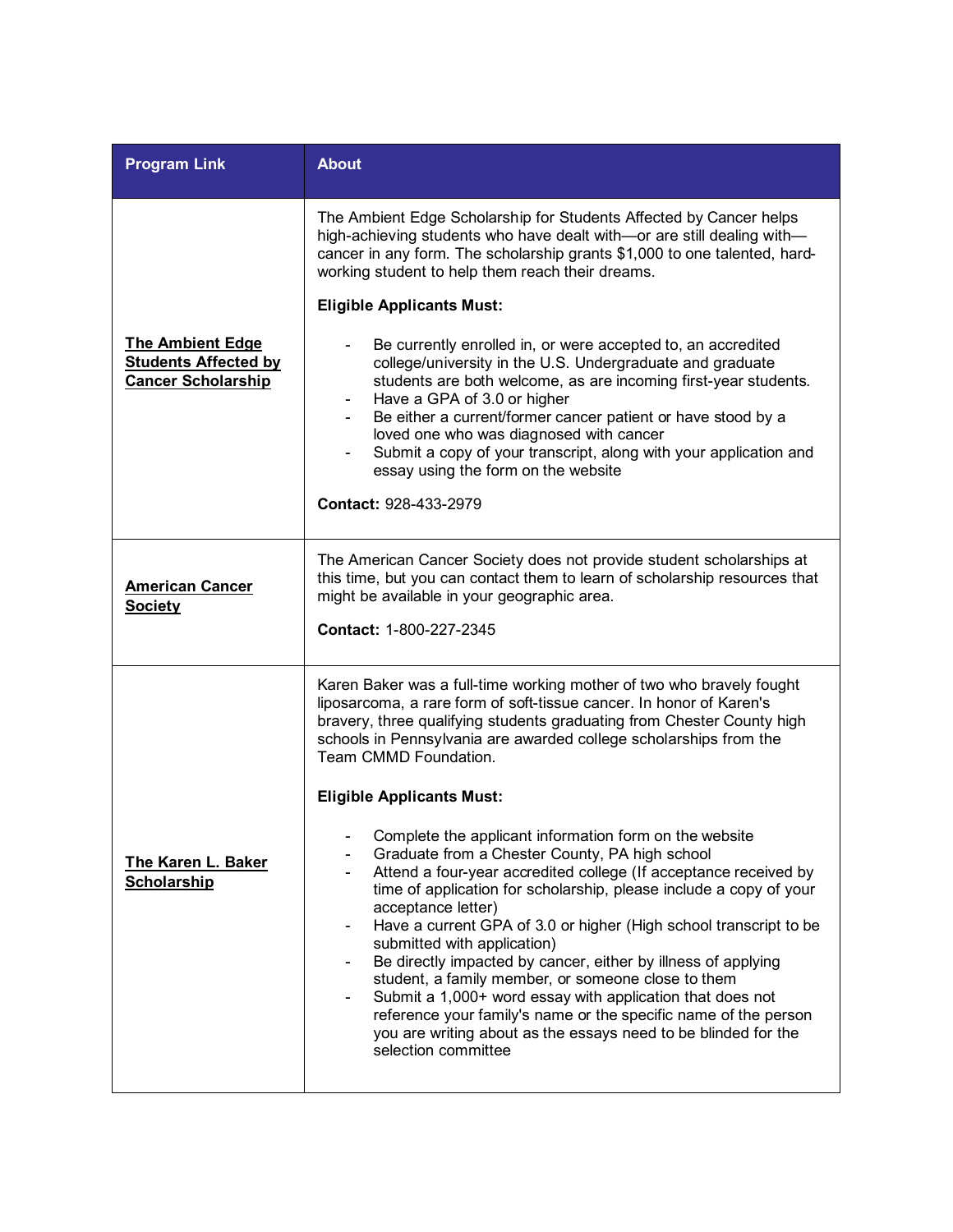|                                                                                                         | Contact: teamcmmd@teamcmmd.org                                                                                                                                                                                                                                                                                                                                                                                                                                                                                                     |
|---------------------------------------------------------------------------------------------------------|------------------------------------------------------------------------------------------------------------------------------------------------------------------------------------------------------------------------------------------------------------------------------------------------------------------------------------------------------------------------------------------------------------------------------------------------------------------------------------------------------------------------------------|
|                                                                                                         |                                                                                                                                                                                                                                                                                                                                                                                                                                                                                                                                    |
| <b>Baron &amp; Budd</b><br><b>Mesothelioma Cancer</b><br><b>Victims Memorial</b><br><b>Scholarships</b> | Mesothelioma cancer claims the lives of thousands of people every year<br>in the United States and its impact is felt for a lifetime by tens of<br>thousands more people who are dear to them. Baron & Budd<br>mesothelioma attorneys have been dedicated to fighting for the rights of<br>mesothelioma cancer victims and their loved ones for over four decades<br>and have established scholarships to honor their legacy.<br><b>Eligible Applicants Must:</b><br>Be accepted to a US-based four-year university or college for |
|                                                                                                         | any field of study (scholarship funds will be dispersed directly to<br>your school)<br>Provide two letters of recommendation that both specifically<br>name the Baron & Budd Mesothelioma Cancer Victims Memorial<br>Scholarship<br>Submit either a written essay or video                                                                                                                                                                                                                                                         |
|                                                                                                         | Contact: 866-723-1890 or info@baronbudd.com                                                                                                                                                                                                                                                                                                                                                                                                                                                                                        |
| <b>Beyond the Cure</b><br><b>Scholarship</b>                                                            | This program awards fifty-eight college scholarships each academic year<br>to help childhood cancer survivors achieve their academic and<br>professional goals.                                                                                                                                                                                                                                                                                                                                                                    |
|                                                                                                         | <b>Eligible Applicants Must:</b>                                                                                                                                                                                                                                                                                                                                                                                                                                                                                                   |
|                                                                                                         | Be a childhood cancer survivor under the age of 25 and<br>diagnosed before the age of 18 with cancer or a high grade or<br>anaplastic brain tumor<br>Be a citizen of the United States living within the country and<br>attending school in the U.S.<br>Be accepted into a post-secondary school for the fall semester of<br>upcoming academic year                                                                                                                                                                                |
|                                                                                                         | Contact: 314-241-1600                                                                                                                                                                                                                                                                                                                                                                                                                                                                                                              |
| The Sofia Blanco<br><b>College Scholarships</b><br>for Childhood Cancer<br><b>Survivors</b>             | Childhood cancer survivors can apply to receive one of three<br>scholarships toward their college education from the Sofia Blanco<br>Scholarship fund. Recipients will receive a \$2,000 allowance for<br>tuition/room and board, plus a laptop or tablet (first-time awardees only).                                                                                                                                                                                                                                              |
|                                                                                                         | Please visit the Scholarships page on the Sofia's Hope website for full<br>eligibility requirements.<br>Contact: 305-798-6725 or info@sofiashope.org                                                                                                                                                                                                                                                                                                                                                                               |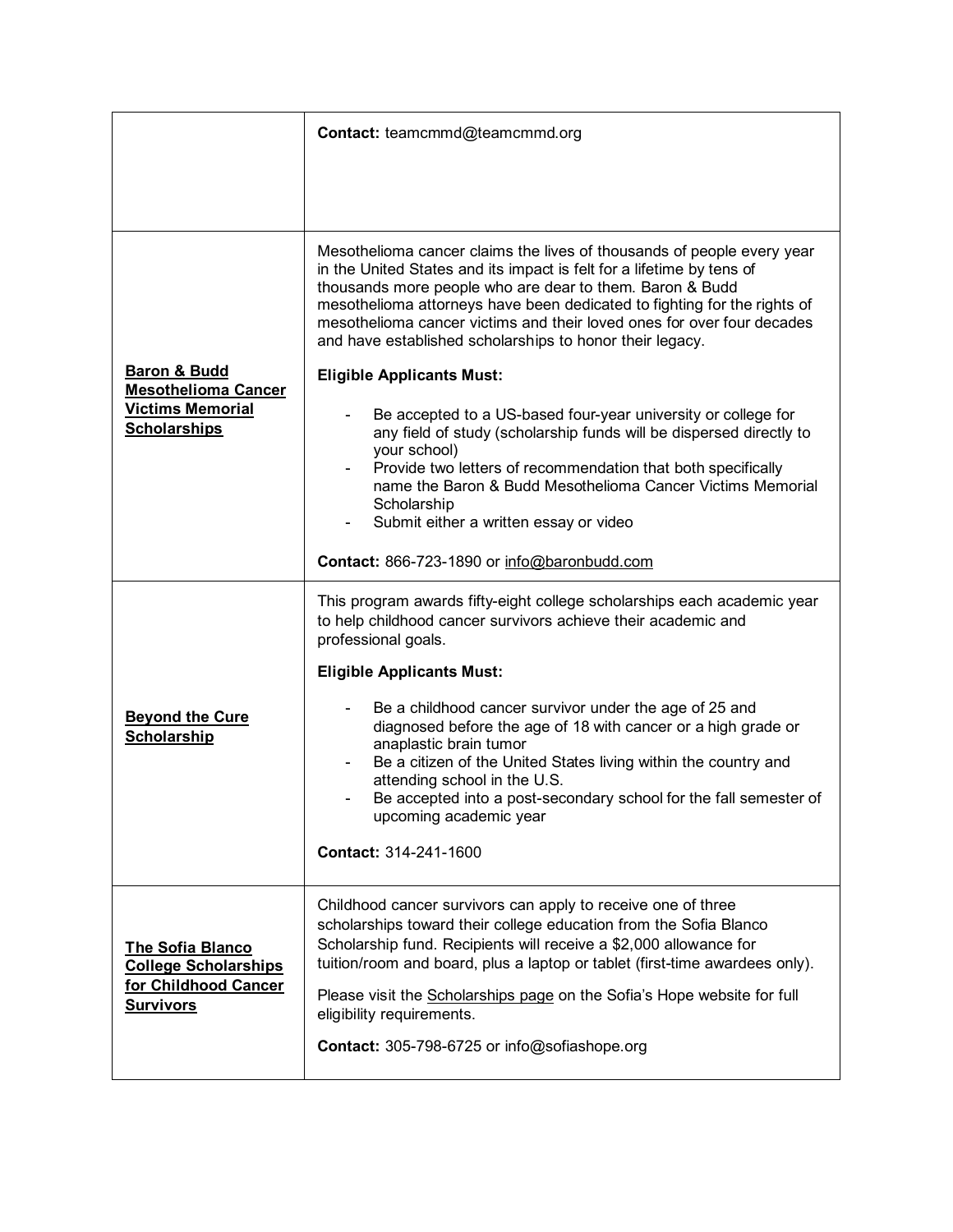| <b>Bone Marrow &amp;</b><br><b>Cancer Foundation</b> | Scholarship grants through the Bone Marrow & Cancer Foundation help<br>make educational aspirations a reality for bone marrow, Hematopoietic<br>Cell Transplantation (HCT), and cord blood transplant survivors. Grants<br>are awarded for a period of one year and may be renewed upon proof of<br>continued eligibility, academic progress and available funding.<br><b>Eligible Applicants Must:</b><br>Have undergone a transplant<br>Be enrolled or preparing to enroll (either part-time or full-time) in<br>an accredited educational institution<br>Submit a personal essay as well as a written recommendation<br>from an educator or academic advisor<br>Contact: 1-800-365-1336 or patientservices@BoneMarrow.org                                                                                                                                               |
|------------------------------------------------------|----------------------------------------------------------------------------------------------------------------------------------------------------------------------------------------------------------------------------------------------------------------------------------------------------------------------------------------------------------------------------------------------------------------------------------------------------------------------------------------------------------------------------------------------------------------------------------------------------------------------------------------------------------------------------------------------------------------------------------------------------------------------------------------------------------------------------------------------------------------------------|
| <b>Canceling Cancer</b><br><b>Scholarship</b>        | The attorneys at Doran & Murphy are excited to offer the Canceling<br>Cancer Scholarship, intended to assist those who have been impacted<br>by cancer—whether you have been diagnosed yourself or were directly<br>impacted by the cancer diagnosis of a family member or close friend.<br>One student will be selected to receive a \$1,000 award.<br><b>Eligible Applicants Must:</b><br>Be a current high school senior, college student or graduate<br>student<br>Be a legal resident of the United States, residing in one of the 50<br>states or the District of Columbia<br>Be enrolled in a two to five-year post-secondary institution for the<br>upcoming semester<br>Have a minimum GPA of 3.0 or higher and be in good overall<br>academic standing<br>Contact: 716-216-0222 or contact@doranandmurphy.com                                                    |
| <b>Cancer for College</b>                            | The goal of Cancer for College is to raise scholarship dollars to assist<br>cancer survivors in reaching their goal of a college education. Since its<br>inception, Cancer for College has provided over \$4 million in<br>scholarships more than 1,400 cancer survivors.<br>Each year, Cancer for College awards several General National<br>Scholarships. There are also several special scholarships that<br>candidates may also apply for. When an applicant fill out the Cancer for<br>College general application, it also determines that candidates' eligibility<br>for the special scholarships and allows them to apply for any that they<br>may qualify for.<br><b>Eligible Applicants Must:</b><br>Be a cancer survivor or cancer warrior<br>Be currently enrolled in an accredited college or trade school,<br>including community college or graduate school |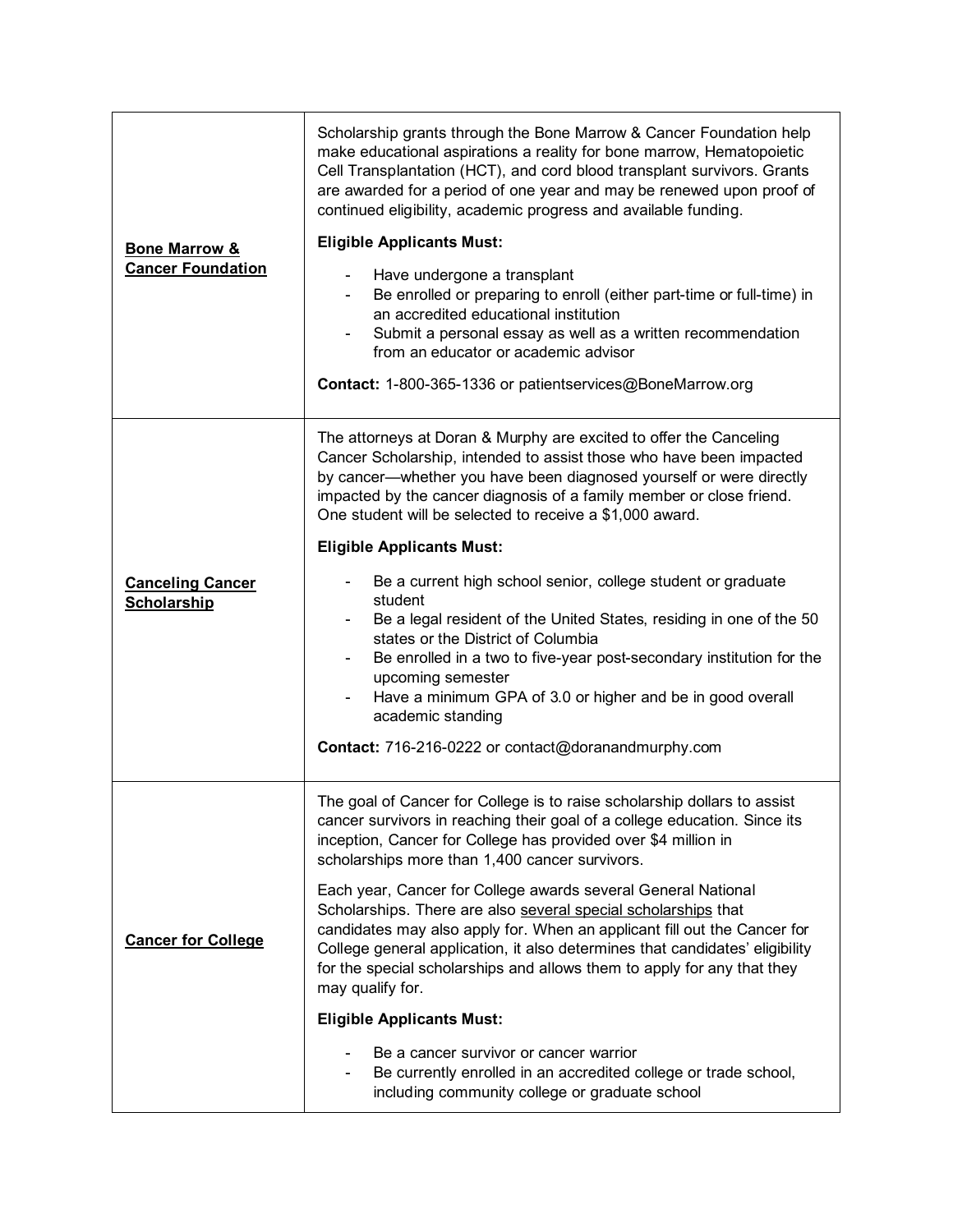|                                                                                                          | Have a family income of less than \$150,000/year                                                                                                                                                                                                         |
|----------------------------------------------------------------------------------------------------------|----------------------------------------------------------------------------------------------------------------------------------------------------------------------------------------------------------------------------------------------------------|
|                                                                                                          | Contact: 760-599-5096 or applications@cancerforcollege.org                                                                                                                                                                                               |
|                                                                                                          |                                                                                                                                                                                                                                                          |
|                                                                                                          | The Cancer Survivors' Fund provides scholarships for young cancer<br>survivors, giving them a new purpose and meaning in life and enabling<br>them to continue their college education.                                                                  |
| <b>Cancer Survivors'</b><br><u>Fund</u>                                                                  | Please visit the Scholarship Eligibility Requirements page on the Cancer<br>Survivor's Fund website for full eligibility requirements.                                                                                                                   |
|                                                                                                          | Contact: 281-437-7142 or csf@cancersurvivorsfund.org                                                                                                                                                                                                     |
|                                                                                                          | Cancer Pathways invites appliacnts to submit a short essay about their<br>experience with cancer for the opportunity to win cash prizes of \$1,000.                                                                                                      |
| <b>Cancer Unwrapped</b>                                                                                  | <b>Eligible Applicants Must:</b>                                                                                                                                                                                                                         |
| <b>Teen Writing Contest</b>                                                                              | Be a teen in the United States in grades 9-12<br>Write a 500-1,000 word essay                                                                                                                                                                            |
|                                                                                                          | Contact: Mary@cancerpathways.org                                                                                                                                                                                                                         |
| <b>The Babe Canuso</b><br><b>Fischer Endowed</b><br>Scholarship at<br><b>Villanova University</b>        | In 1986, the Canuso Foundation established the Babe Canuso Fischer<br>Endowed Scholarship to provide scholarships for dedicated students who<br>were experiencing financial hardship due to their own serious illness or<br>illness within their family. |
|                                                                                                          | To be eligible, students must contact the Villanova Office of Financial<br>Assistance and let them know about the family's situation. The financial<br>aid counselor will assist the student in applying for the scholarship.                            |
|                                                                                                          | Contact: 856-857-0065                                                                                                                                                                                                                                    |
|                                                                                                          | The Chalik & Chalik Injury Lawyers Cancer Survivors Scholarship is an<br>annual \$1,000 scholarship awarded to a deserving student who<br>demonstrates resilience, compassion, and commitment to help others.                                            |
| <b>The Chalik &amp; Chalik</b><br><b>Injury Lawyers</b><br><b>Cancer Survivors</b><br><b>Scholarship</b> | <b>Eligible Applicants Must:</b>                                                                                                                                                                                                                         |
|                                                                                                          | Have a minimum 3.0 GPA (must provide unofficial transcript)<br>Be admitted to or enrolled in an accredited college or university<br>Write and submit an essay<br>Agree to the terms and conditions                                                       |
|                                                                                                          | Contact: 855-220-6513                                                                                                                                                                                                                                    |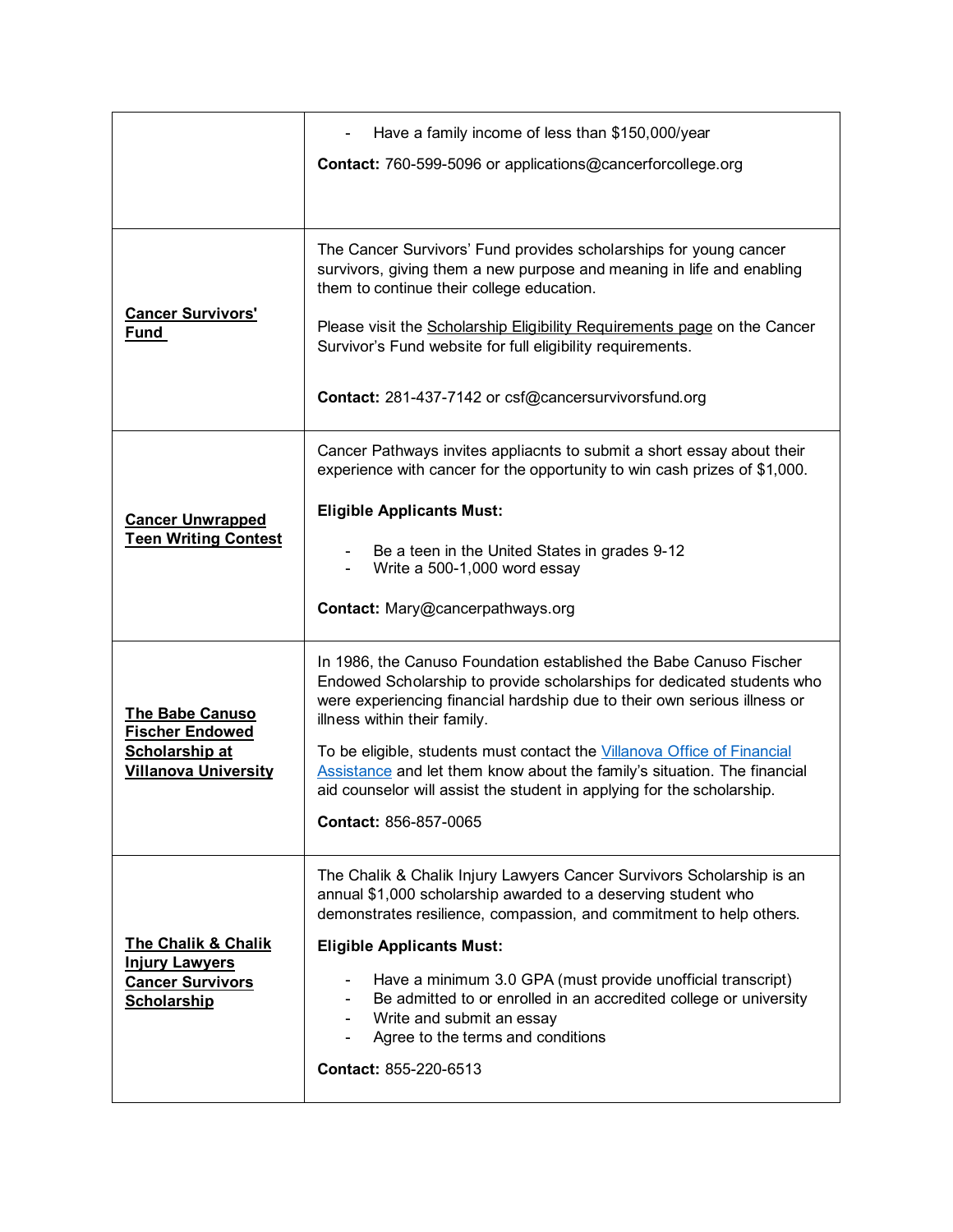| <b>The Ruth Cheatham</b><br><b>Foundation</b><br><b>Scholarship</b>                       | The Ruth Cheatham Foundation Scholarship Program provides funding<br>to cancer patients and cancer survivors who wish to continue their<br>education. Scholarships will be awarded to applicants based on financial<br>need and personal hardship.<br><b>Eligible Applicants Must:</b><br>Be a cancer survivor or currently receiving cancer treatment<br>Be between the ages of 17-26<br>Be enrolled in or accepted for enrollment in an accredited<br>undergraduate, trade school, or graduate school<br>Contact: mail@ruthcheathamfoundation.org                                                                                                                                                                                                                                                                                               |
|-------------------------------------------------------------------------------------------|---------------------------------------------------------------------------------------------------------------------------------------------------------------------------------------------------------------------------------------------------------------------------------------------------------------------------------------------------------------------------------------------------------------------------------------------------------------------------------------------------------------------------------------------------------------------------------------------------------------------------------------------------------------------------------------------------------------------------------------------------------------------------------------------------------------------------------------------------|
| <b>Children's Cancer</b><br><b>Cause College</b><br><b>Scholars Program</b>               | Since 2018, Children's Cancer Cause has awarded 18 financial<br>scholarships to childhood cancer survivors through the College Scholars<br>Program. Top scholars receive a \$2,000 scholarship to help with post-<br>secondary academic expenses.<br>Please visit the Children's Cancer Cause website for full eligibility<br>requirements.<br>Contact: 202-552-7392 or info@childrenscause.org                                                                                                                                                                                                                                                                                                                                                                                                                                                   |
| <b>Children's Cancer</b><br><b>Connection</b><br><b>Empowering</b><br><b>Scholarships</b> | Since 1988, Children's Cancer Connection has focused on the mission of<br>enhancing the lives of children and their families affected by childhood<br>cancer. The Ockenfels Family Foundation strives to be a caring member<br>of the childhood cancer journey by supporting Children's Cancer<br>Connection Empowering Scholarships.<br><b>Eligible Applicants Must:</b><br>Be directly affected by childhood cancer (including individuals<br>who currently have or have had cancer before age 18 or a sibling<br>of that individual)<br>Be within the Children's Cancer Connection service area (living,<br>treated, or diagnosed in the state of lowa)<br>Attend or plan to attend an accredited two- or four-year institution<br>(trade school, college or university)<br>Contact: 515-243-6239 or Scholarship@ChildrensCancerConnection.org |
| The Tom Coughlin<br><b>Jay Fund Foundation</b><br><b>Scholarships</b>                     | The Tom Coughlin Jay Fund Foundation awards annual college<br>scholarships as inspiration to cancer patients and survivors in order that<br>they may achieve their full potential in life.<br><b>Eligible Applicants Must:</b><br>Have had a cancer diagnosis prior to the age of 21<br>Be enrolled, or be planning to enroll, full time in an accredited<br>college or university                                                                                                                                                                                                                                                                                                                                                                                                                                                                |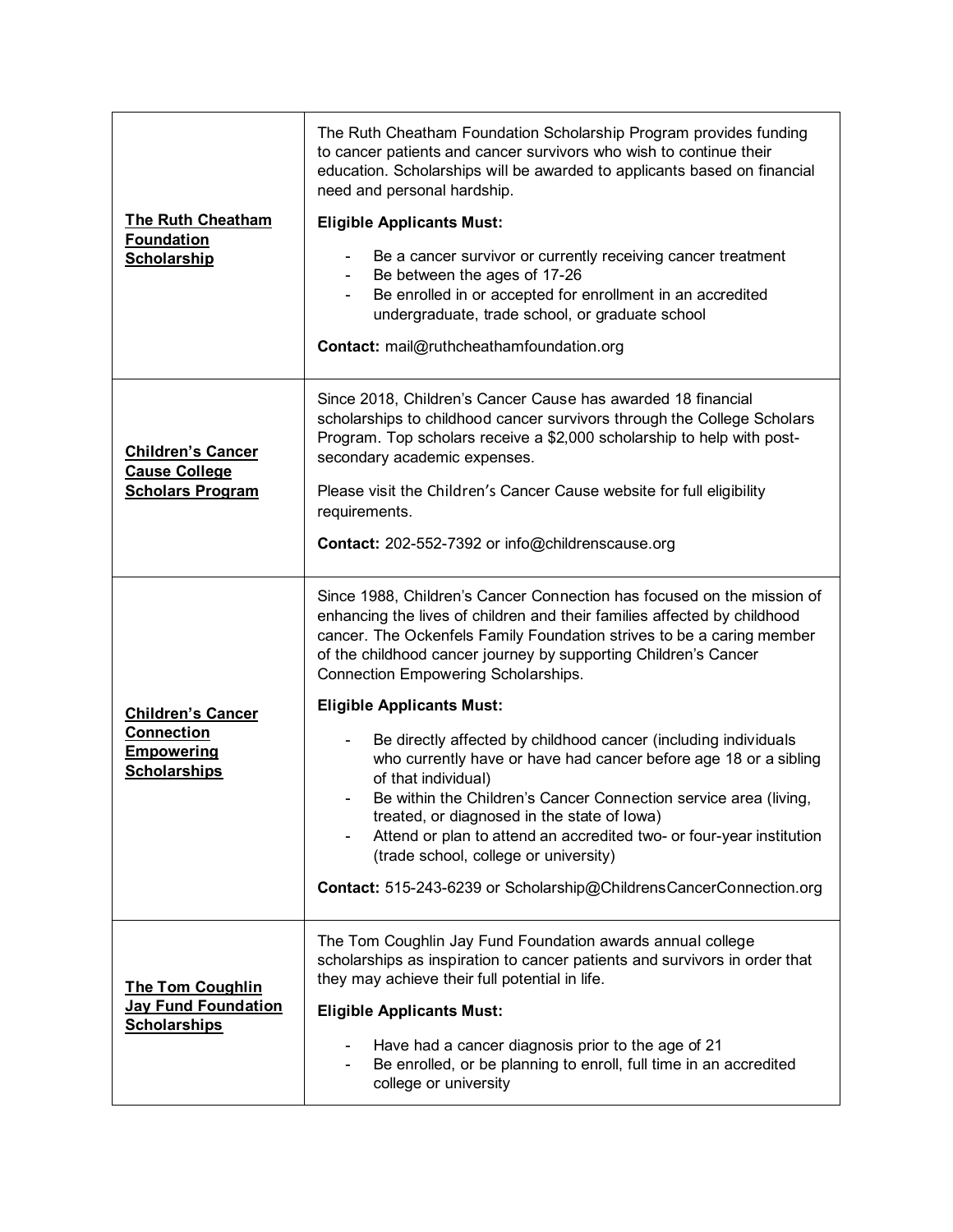|                                                                                            | Permanently reside within the Tom Coughlin Jay Fund<br>Foundation coverage areas:<br>Applicants in New York must be a permanent resident of one<br>of the following five boroughs of New York City: Bronx,<br>Brooklyn, Manhattan, Staten Island or Queens<br>Applicants in New Jersey must be a permanent resident of<br>$\overline{\phantom{a}}$<br>one of the following counties: Bergen, Essex, Hudson,<br>Middlesex, Passaic, Union<br>Applicants in North Florida must be a permanent resident of<br>one of the following counties: Alachua, Baker, Bradford,<br>Clay, Columbia, Duval, Flagler, Nassau, Putnam, St. Johns,<br>or Union<br>Applicants in South Georgia must be a permanent resident of<br>one of the following counties: Camden, Charlton, Clinch,<br>Glynn or Ware |
|--------------------------------------------------------------------------------------------|-------------------------------------------------------------------------------------------------------------------------------------------------------------------------------------------------------------------------------------------------------------------------------------------------------------------------------------------------------------------------------------------------------------------------------------------------------------------------------------------------------------------------------------------------------------------------------------------------------------------------------------------------------------------------------------------------------------------------------------------------------------------------------------------|
|                                                                                            | Academic achievement, moral character, attitude, and resilience are<br>some of the attributes that will also be considered when selecting<br>recipients.                                                                                                                                                                                                                                                                                                                                                                                                                                                                                                                                                                                                                                  |
|                                                                                            | <b>Contact:</b>                                                                                                                                                                                                                                                                                                                                                                                                                                                                                                                                                                                                                                                                                                                                                                           |
|                                                                                            | New York/New Jersey applicants: sue@tcjayfund.org                                                                                                                                                                                                                                                                                                                                                                                                                                                                                                                                                                                                                                                                                                                                         |
|                                                                                            | North Florida/South Georgia applicants: rita@tcjayfund.org                                                                                                                                                                                                                                                                                                                                                                                                                                                                                                                                                                                                                                                                                                                                |
| <b>The Daniel's Grace</b><br><b>Charitable</b><br><b>Foundation</b><br><b>Scholarships</b> | The Daniel's Grace Foundation believes that cancer has no business<br>stepping in the way of education and dreams of the future. If you are in<br>need due to the effects of cancer, Daniel's Grace encourages you to<br>apply for financial assistance.<br><b>Contact:</b> helpinghands@danielsgrace.org                                                                                                                                                                                                                                                                                                                                                                                                                                                                                 |
|                                                                                            |                                                                                                                                                                                                                                                                                                                                                                                                                                                                                                                                                                                                                                                                                                                                                                                           |
|                                                                                            | The Deana's Wish Memorial Scholarship is a private scholarship program<br>established by the DLH Foundation in memory of Deana LaRae Hamilton<br>Hughes. The program annually grants scholarships of up to \$2,000 to<br>college students affected by gastro-esophageal cancers in their families.                                                                                                                                                                                                                                                                                                                                                                                                                                                                                        |
|                                                                                            | <b>Eligible Applicants Must:</b>                                                                                                                                                                                                                                                                                                                                                                                                                                                                                                                                                                                                                                                                                                                                                          |
| The Deana's Wish<br><b>Memorial Scholarship</b>                                            | Have been diagnosed with, or have an immediate family member<br>(spouse, parent, grandparent, sibling or child) who has been<br>affected by esophageal or stomach cancer<br>Be a U.S. Citizen entering or continuing college in the 2021-2022<br>$\qquad \qquad \blacksquare$<br>academic year<br>Have maintained a minimum cumulative GPA of 3.0<br>Provide one or more letters of recommendations<br>Submit an essay                                                                                                                                                                                                                                                                                                                                                                    |
|                                                                                            | Contact: 760-705-3055 or denise.ross@dlhfoundation.org                                                                                                                                                                                                                                                                                                                                                                                                                                                                                                                                                                                                                                                                                                                                    |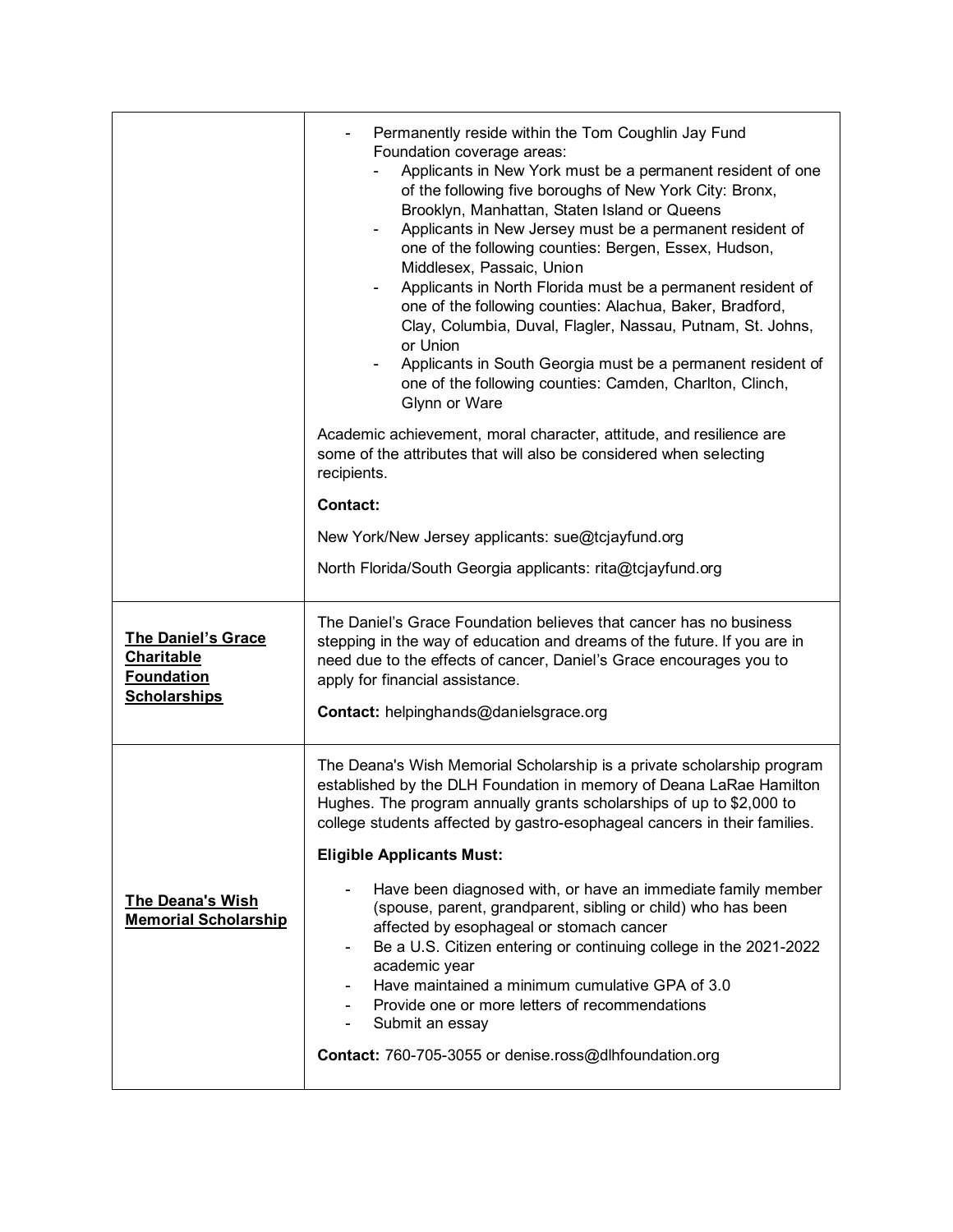| <b>The Scott Delgadillo</b><br><b>Scholarship</b>                                                                         | The Friends of Scott Foundation Scott Delgadillo College Scholarship<br>offers assistance to individuals who have been diagnosed with childhood<br>cancer and who chose to continue their education.<br>Please visit the Scott Delgadillo Scholarship page on the Friends of Scott<br>website for full eligibility requirements.<br>Contact: (619) 993-2917 or info@friendsofscott.org                                                                                                                                                                                                                                                                                                                                                                                           |
|---------------------------------------------------------------------------------------------------------------------------|----------------------------------------------------------------------------------------------------------------------------------------------------------------------------------------------------------------------------------------------------------------------------------------------------------------------------------------------------------------------------------------------------------------------------------------------------------------------------------------------------------------------------------------------------------------------------------------------------------------------------------------------------------------------------------------------------------------------------------------------------------------------------------|
| <b>The Erin Dodson</b><br><b>Memorial Scholarship</b>                                                                     | In 2012, the Brian Morden Foundation (BMF), together with Bernie and<br>Michelle Dodson, decided to honor Erin Dodson, a "BMF kid" who lost<br>her life in 2011, by establishing the Erin Dodson Memorial<br>Scholarship for Altoona Area High School seniors.<br><b>Eligible Applicants Must:</b><br>Participate in any high school athletics<br>$\blacksquare$<br>Appreciate doing volunteer work<br>Plan to pursue a higher education course of study in one of the<br>$\blacksquare$<br>following: education, communications, or medicine.<br>Be a U.S. citizen<br>Be a high school graduate of Altoona Area High School (Altoona,<br>PA), Hollidaysburg (PA) Area High School, or Bishop Guilfoyle<br>High School (Altoona, PA)<br>Contact: brianmordenfoundation@gmail.com |
| <b>The Eagles Fly for</b><br>Leukemia<br><b>Scholarship at Drexel</b><br>University and St.<br><b>Joseph's University</b> | The Eagles Fly for Leukemia Foundation awards one full-tuition<br>scholarship annually to an incoming freshman who is living with or has<br>survived cancer in his or her lifetime.<br>Please visit the Drexel Scholarship page or the St. Joseph's University<br>Scholarship page for full eligibility requirements for each scholarship.<br><b>Contact for St. Joseph's University Full Tuition Scholarship</b><br><b>Contact for Drexel University Full Tuition Scholarship</b>                                                                                                                                                                                                                                                                                               |
| <b>The Environmental</b><br><b>Research Center</b><br><b>Cancer Scholarship</b>                                           | The Environmental Research Center Cancer Scholarships provide<br>financial assistance to college students in their pursuit of a higher<br>education who have previously or are currently diagnosed with cancer.<br>High school seniors or current college students are eligible for these<br>scholarships.<br><b>Eligible Applicants Must:</b><br>Be high school senior accepted to or a current college student at<br>an accredited two- or four-year higher education institution<br>Provide verification of a diagnosis of cancer<br>Be a United States Citizen                                                                                                                                                                                                               |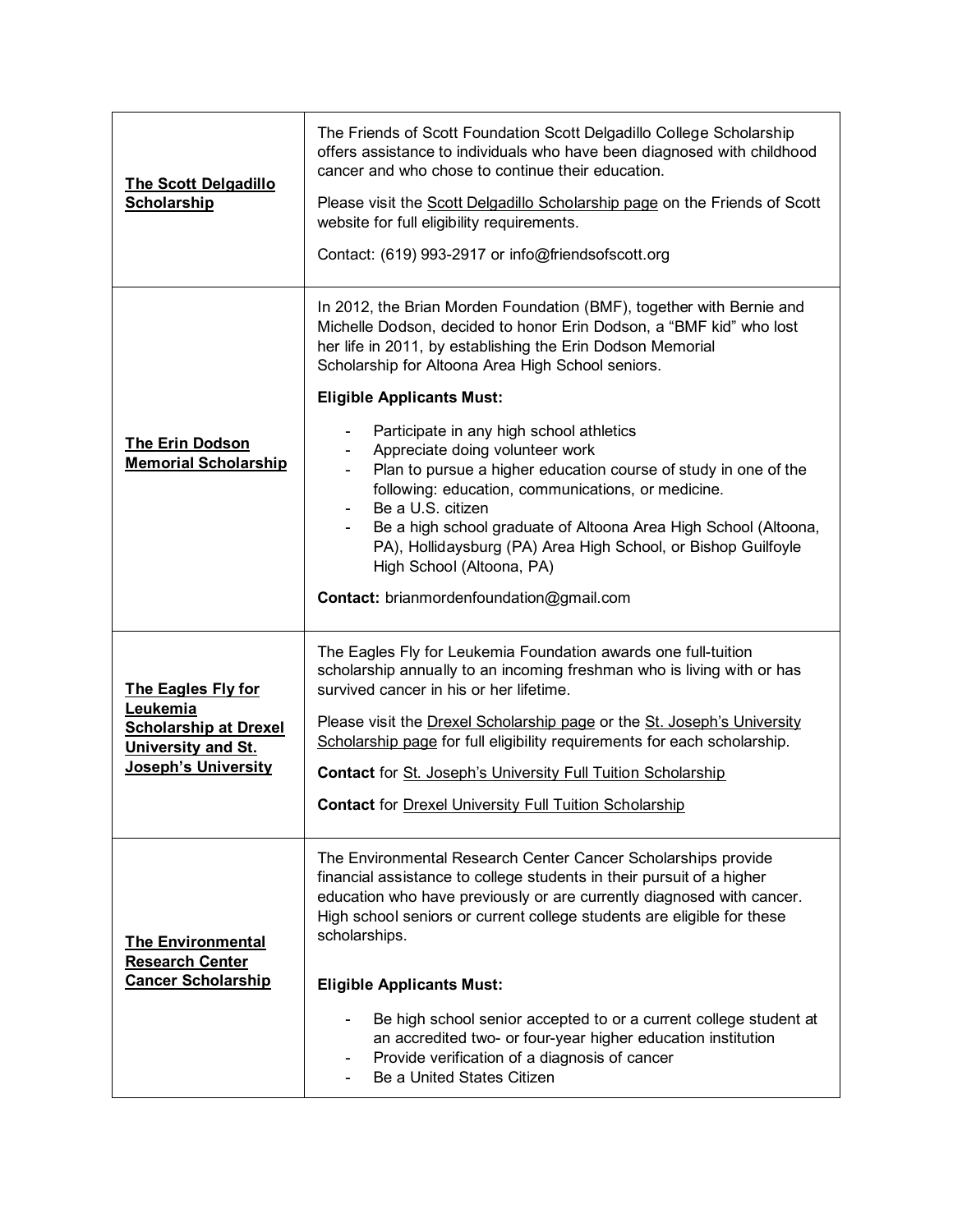|                                                                                                                 | Currently maintain residency in the State of California or be<br>accepted into a two- or four-year higher education institution<br>located in the State of California<br><b>Contact:</b> 619-500-6434 or ERCprograms@gmail.com                                                                                                                              |
|-----------------------------------------------------------------------------------------------------------------|-------------------------------------------------------------------------------------------------------------------------------------------------------------------------------------------------------------------------------------------------------------------------------------------------------------------------------------------------------------|
|                                                                                                                 | The Patty Feist Scholarship benefits an undergraduate student who is a<br>survivor of childhood, adolescent, or young adult cancer (cancer<br>diagnosis up to age 21). Three scholarships of \$2,500 each are awarded<br>each year.                                                                                                                         |
| <b>The Patty Feist</b><br><b>Scholarship at the</b>                                                             | <b>Eligible Applicants Must:</b>                                                                                                                                                                                                                                                                                                                            |
| University of<br><b>Colorado Boulder</b>                                                                        | Show a commitment to education, as demonstrated by the<br>students' essays and the recommendations<br>Show a zeal to learn, a passion for a particular topic, or a strong<br>desire for a particular professional goal                                                                                                                                      |
|                                                                                                                 | <b>Contact: plfeist@gmail.com</b>                                                                                                                                                                                                                                                                                                                           |
|                                                                                                                 | The John Foy & Associates Strong Arm Leukemia \$1,000 scholarship is<br>awarded to one college student who has battled leukemia or whose life<br>has been affected by it.                                                                                                                                                                                   |
| The John Foy &                                                                                                  | <b>Eligible Applicants Must:</b>                                                                                                                                                                                                                                                                                                                            |
| <b>Associates Strong</b><br><b>Arm Leukemia</b><br><b>Scholarship</b>                                           | Be a high-achieving college student who is currently enrolled as<br>an undergraduate or graduate student at an accredited college or<br>university in the United States $-$ or $-$ is an incoming freshman at<br>an accredited college or university in the United States<br>Have been affected by leukemia or have had a loved one<br>affected by leukemia |
|                                                                                                                 | Contact: 404-982-4326                                                                                                                                                                                                                                                                                                                                       |
| <b>The Kim Hill</b><br><b>Scholarship</b>                                                                       | The Eagles Fly for Leukemia Foundation awards three, \$4,000 Kim Hill<br>Scholarships to pediatric cancer survivors or patients currently<br>undergoing cancer treatments.                                                                                                                                                                                  |
|                                                                                                                 | Please visit the Scholarships Page on the Eagles Fly for Leukemia<br>Foundation website for full eligibility requirements.                                                                                                                                                                                                                                  |
|                                                                                                                 | Contact: 888-272-1662 or trish.fulvio.efl@gmail.com                                                                                                                                                                                                                                                                                                         |
| <b>The Cassie Hines</b><br><b>Shoes Cancer</b><br><b>Foundation</b><br><b>Base2Summit</b><br><b>Scholarship</b> | The Cassie Hines Shoes Cancer Foundation Base2Summit scholarship<br>provides financial assistance for childhood cancer survivors to attend<br>college.<br><b>Eligible Applicants Must:</b>                                                                                                                                                                  |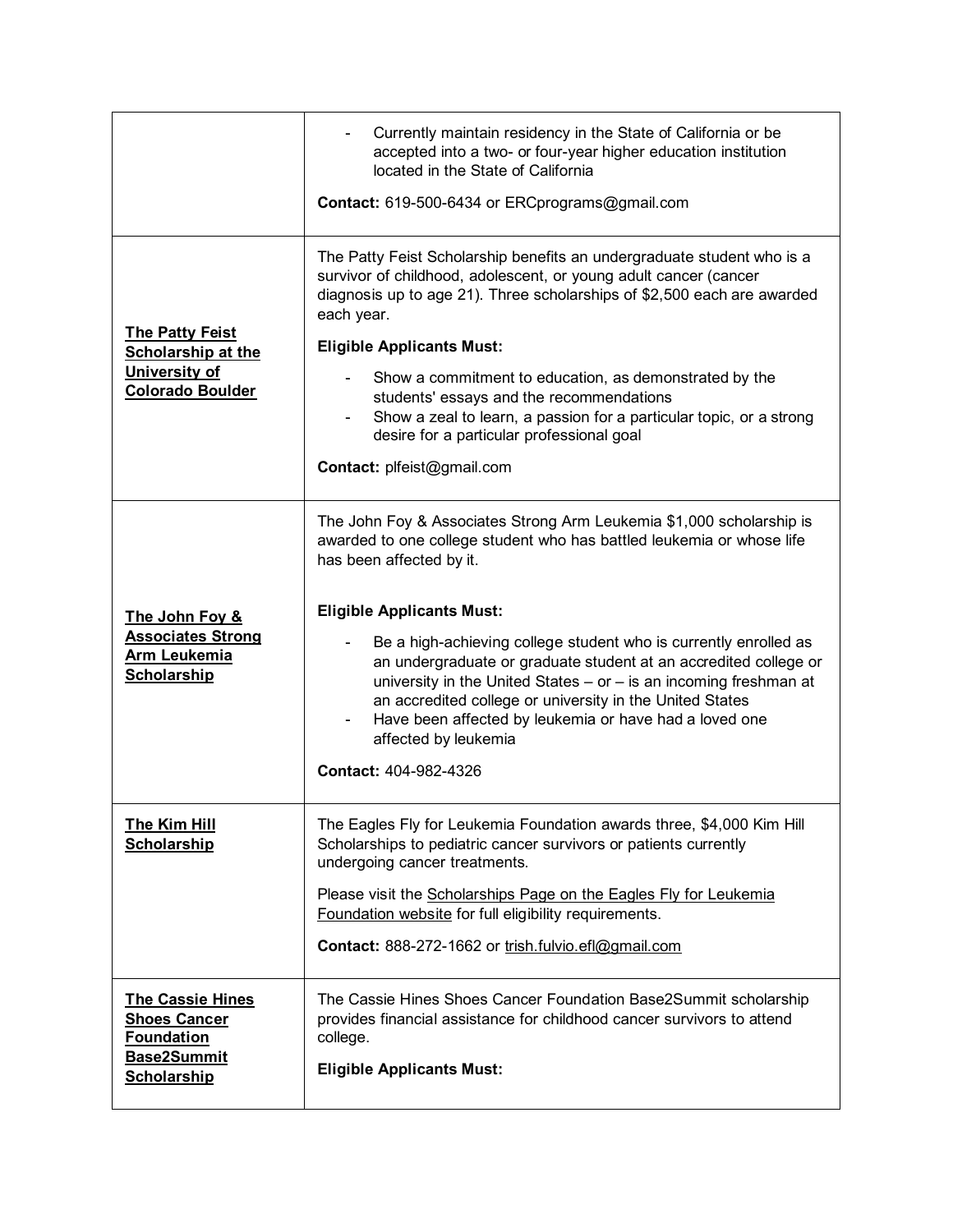|                                                                      | Be a resident of Michigan<br>Have been diagnosed with cancer between the ages of 13-30<br>Be a high school graduate or be graduating in the coming Spring<br>۰.<br>Be accepted to an accredited school of higher learning (i.e.:<br>$\blacksquare$<br>university, state college, community college, trade school, beauty<br>school, or graduate school)<br>Have NEVER received the CHSCF Base2Summit scholarship<br>before<br>Contact: 586-322-0991                                                                                                                                                                                                                                                                                                                                                                                                                                                                                                                                                                                                                         |
|----------------------------------------------------------------------|-----------------------------------------------------------------------------------------------------------------------------------------------------------------------------------------------------------------------------------------------------------------------------------------------------------------------------------------------------------------------------------------------------------------------------------------------------------------------------------------------------------------------------------------------------------------------------------------------------------------------------------------------------------------------------------------------------------------------------------------------------------------------------------------------------------------------------------------------------------------------------------------------------------------------------------------------------------------------------------------------------------------------------------------------------------------------------|
| <b>Michael A. Hunter</b><br><b>Memorial Scholarship</b>              | The Michael A. Hunter Memorial Scholarship Fund awards annual<br>scholarships to help improve the quality of life for those affected by<br>Leukemia/Lymphoma. The scholarship is supports secondary education<br>for Leukemia/Lymphoma patients and survivors and/ or children of non-<br>surviving Leukemia/Lymphoma patients and is offered nationwide.<br><b>Eligible Applicants Must:</b><br>Be a graduating high school senior, community college, or 4-year<br>university student who is a Leukemia/Lymphoma patient or<br>survivor and/or are a child of non-surviving<br>Leukemia/Lymphoma. (Siblings may not apply)<br>Provide a note from the treating doctor to certify that the<br>$\blacksquare$<br>applicant or the applicant's parent has/had Leukemia/Lymphoma<br>Enroll as a full-time student<br>Have a minimum GPA of 3.0<br>Have financial need<br><b>Contact: 949-553-4202 x42 or rho@oc-cf.org</b>                                                                                                                                                    |
| <b>The Izzy Foundation</b><br><b>Academic</b><br><b>Scholarships</b> | The Izzy Foundation offers nationwide academic scholarships to children<br>who have been diagnosed with or treated for pediatric cancer as well as<br>to their siblings.<br><b>Eligible Applicants Must:</b><br>Be a current pediatric cancer patient, a childhood cancer<br>survivor, AND/OR have a sibling under the age of 25 (bereaved<br>siblings are welcome to apply)<br>Have been diagnosed before the age of 18 with pediatric cancer<br>$\qquad \qquad \blacksquare$<br>Provide a letter verifying cancer diagnosis (of sibling or self)<br>$\overline{\phantom{a}}$<br>Be a citizen of the United States living within the country<br>$\overline{\phantom{a}}$<br>Be enrolled in or accepted for enrollment in an accredited<br>$\blacksquare$<br>undergraduate school in the U.S.<br>Submit one letter of recommendation from a teacher, mentor, or<br>employer<br>Submit a 250-500 word essay on your academic and career<br>goals along with why you choose The Izzy Foundation. You will<br>also have the option to share a video, artwork, or other form of |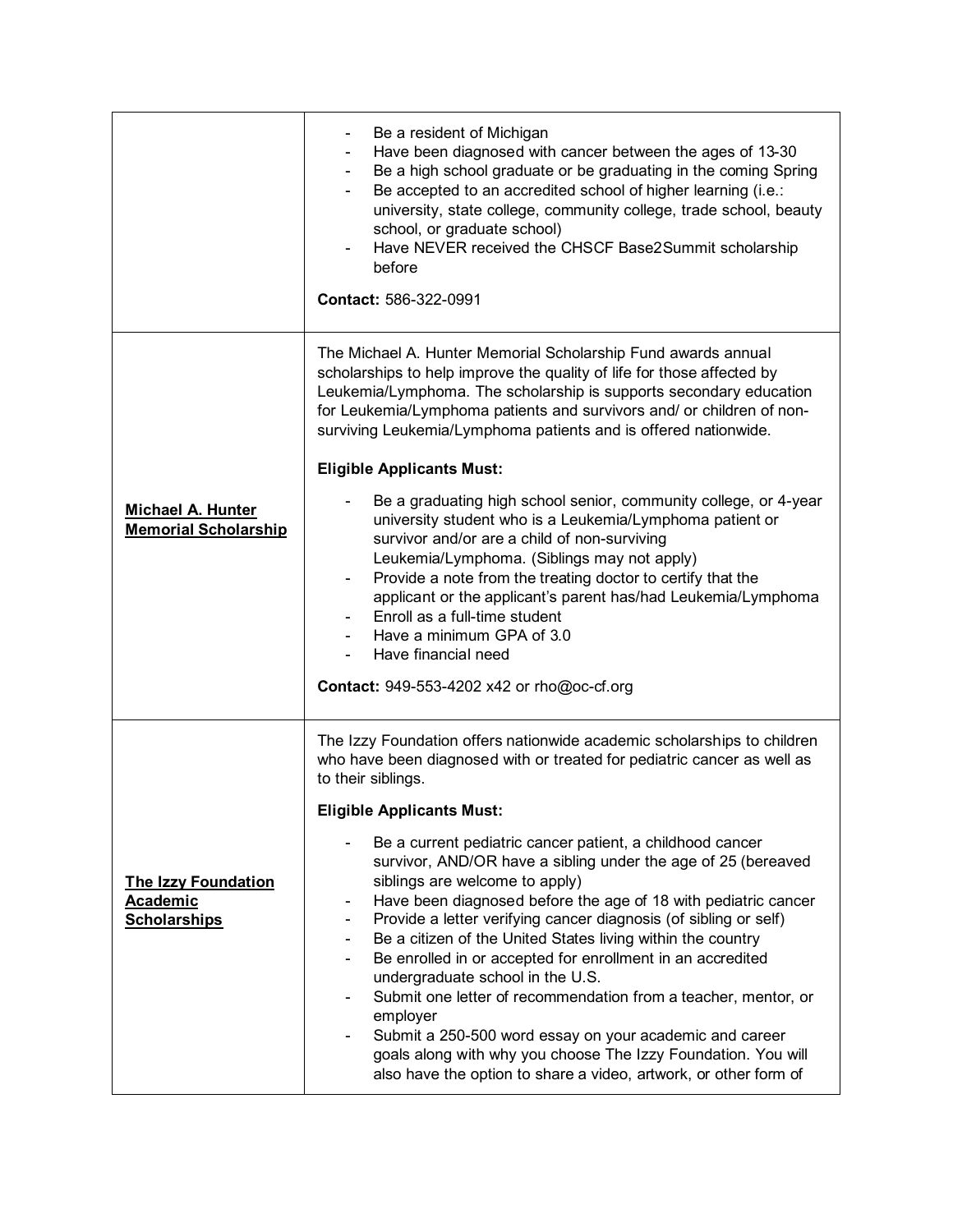|                                                                                               | artists expression explaining your academic goals (application<br>will explain to you how to do this).                                                                                                                                                                                                                                                                                                                                    |
|-----------------------------------------------------------------------------------------------|-------------------------------------------------------------------------------------------------------------------------------------------------------------------------------------------------------------------------------------------------------------------------------------------------------------------------------------------------------------------------------------------------------------------------------------------|
|                                                                                               | <b>Contact:</b> 401-331-IZZY (4999) or scholarships@theizzyfoundation.org                                                                                                                                                                                                                                                                                                                                                                 |
|                                                                                               | The Kids 4 Kids with Cancer scholarships helping childhood cancer<br>survivors attain higher education.                                                                                                                                                                                                                                                                                                                                   |
|                                                                                               | <b>Eligible Applicants Must:</b>                                                                                                                                                                                                                                                                                                                                                                                                          |
| Kids 4 Kids With<br><b>Cancer Scholarships</b>                                                | Have been diagnosed with cancer before their 18th birthday<br>Be enrolled, accepted for enrollment, or have applied for<br>enrollment in an educational institution and course of study<br>leading to a recognized degree                                                                                                                                                                                                                 |
|                                                                                               | <b>Contact:</b> 713-817-0152 or Kids.4.Kids.Survivors@gmail.com                                                                                                                                                                                                                                                                                                                                                                           |
| <b>The Kisses for Kyle</b><br><b>Scholarship Program</b>                                      | The Kisses for Kyle Scholarship Program was established to support the<br>college aspirations of students who have had cancer at some point in<br>their childhood and who are now pursuing a college degree that will<br>prepare them for a career helping children who, like they once did, are<br>facing a cancer diagnosis.<br>Please visit the Scholarships page on the Kisses for Kyle website for full<br>eligibility requirements. |
|                                                                                               | Contact: 267-210-1489 or info@kissesforkyle.org                                                                                                                                                                                                                                                                                                                                                                                           |
| The Nicki Leach<br><b>Endowed Scholarship</b><br>at the University of<br><b>North Florida</b> | This scholarship provides support to UNF students who have cancer. If<br>you are interested in applying, please call the number below or fill out the<br>contact form found on the website here.<br>Contact: (904) 716-5394                                                                                                                                                                                                               |
|                                                                                               |                                                                                                                                                                                                                                                                                                                                                                                                                                           |
| <b>The Lep Foundation</b><br><b>CURE - Cancer</b><br><b>Support Scholarship</b>               | The CURE Cancer Support Scholarship was created by the Lep<br>Foundation for Youth Education to help students diagnosed with cancer<br>complete their college education despite significant challenges.                                                                                                                                                                                                                                   |
|                                                                                               | <b>Eligible Applicants Must:</b><br>Be a young person diagnosed with cancer whose disease and<br>related treatments placed a significant financial burden on them<br>and their families<br>Furnish a letter of confirmation by a licensed physician as proof<br>of their cancer diagnosis.<br>Be a U.S. citizen residing in the United States.<br>Contact: thelepfoundation@gmail.com                                                     |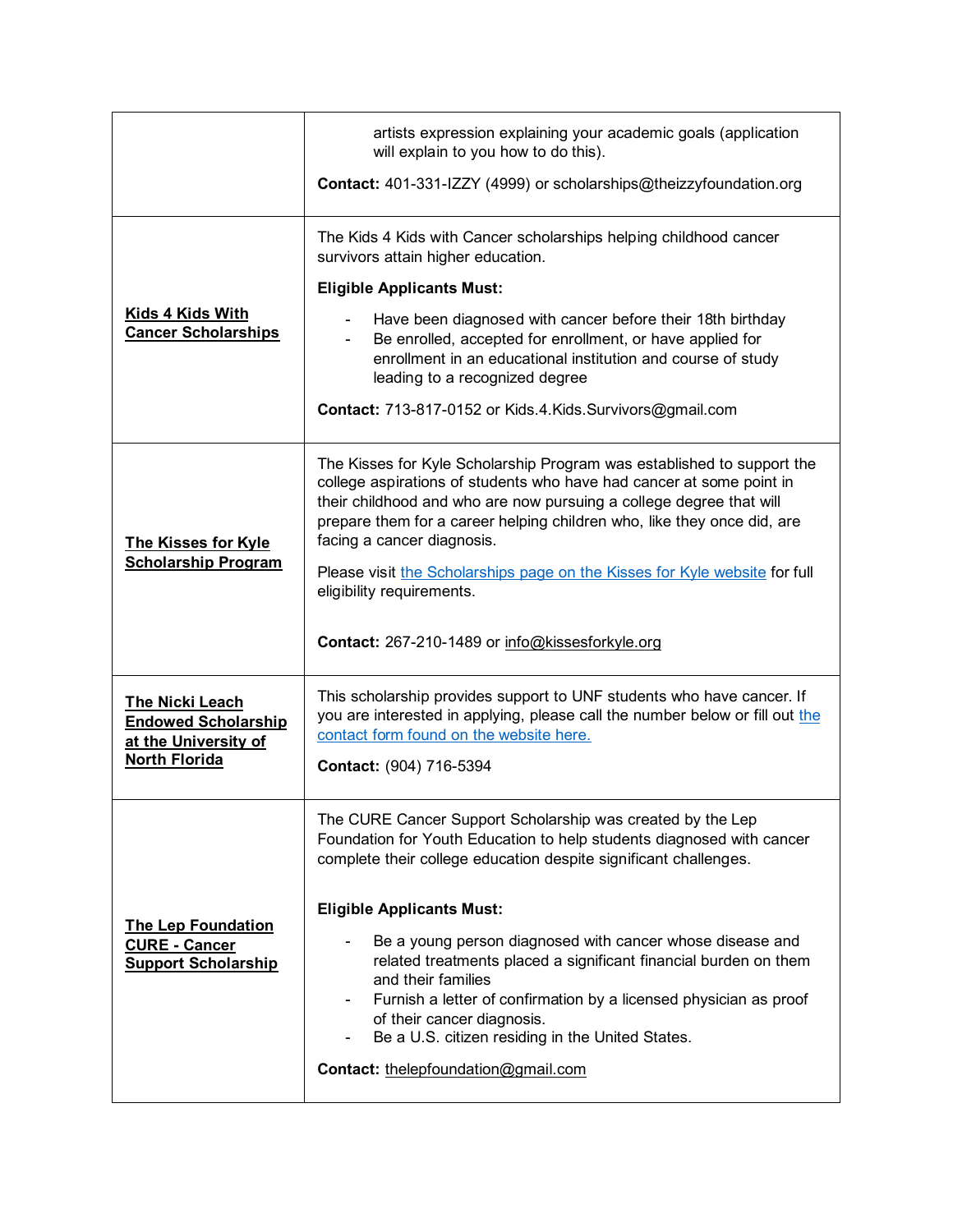|                                                          | The Law Office of Renkin & Associates created the Leukemia &<br>Lymphoma Law School scholarship to aid a current or incoming law<br>student who has been affected by Leukemia and Lymphoma.                                                                                                                                                                                                                                                                                     |
|----------------------------------------------------------|---------------------------------------------------------------------------------------------------------------------------------------------------------------------------------------------------------------------------------------------------------------------------------------------------------------------------------------------------------------------------------------------------------------------------------------------------------------------------------|
|                                                          | <b>Eligible Applicants Must:</b>                                                                                                                                                                                                                                                                                                                                                                                                                                                |
| Leukemia &<br>Lymphoma Law<br><b>School Scholarship</b>  | Be a current or incoming law student at an accredited U.S. law<br>school who has been affected by or dealing with issues related to<br>lymphoma or leukemia (either yourself or a family member)<br>Be at least 18 years old and a U.S. citizen<br>$\blacksquare$<br>Be able to show proof of academic achievement with a<br>$\blacksquare$<br>cumulative GPA of at least a 3.0 from undergraduate or current<br>law schoolwork<br>Contact: 619-304-4760 or Paula@renkinlaw.com |
|                                                          |                                                                                                                                                                                                                                                                                                                                                                                                                                                                                 |
| John W. Luttrell                                         | As part of the Children's Cancer Network, the John W. Luttrell<br>Scholarship provides aid to cancer survivors and immediate family<br>members whose lives and college savings have been changed by<br>childhood cancer.                                                                                                                                                                                                                                                        |
| <b>Scholarships</b>                                      | <b>Eligible Applicants Must:</b>                                                                                                                                                                                                                                                                                                                                                                                                                                                |
|                                                          | Be a resident of Arizona or Illinois, John's home state.                                                                                                                                                                                                                                                                                                                                                                                                                        |
|                                                          | Contact: 480-398-1564 or info@childrenscancernetwork.org                                                                                                                                                                                                                                                                                                                                                                                                                        |
|                                                          | The Sophie Malaviya Memorial Scholarship will provide tuition support for<br>college-bound high school students affected by cancer.                                                                                                                                                                                                                                                                                                                                             |
|                                                          | <b>Eligible Applicants Must:</b>                                                                                                                                                                                                                                                                                                                                                                                                                                                |
| <b>Sophie Malaviya</b><br><b>Memorial Scholarship</b>    | Be a female, graduating high school senior with a minimum GPA<br>of $3.0$ on a $4.0$ scale<br>Be enrolled in a two or four-year undergraduate program or<br>professional/trade school as a freshman<br>Be a cancer survivor or currently diagnosed with cancer                                                                                                                                                                                                                  |
|                                                          | Contact: info@silkentwinecharity.org                                                                                                                                                                                                                                                                                                                                                                                                                                            |
| The Stephen T.<br><b>Marchello</b><br><b>Scholarship</b> | The Stephen T. Marchello Scholarship Foundation awards post-<br>secondary scholarships to current year high school graduates who are<br>survivors of cancer.                                                                                                                                                                                                                                                                                                                    |
|                                                          | <b>Eligible Applicants Must:</b>                                                                                                                                                                                                                                                                                                                                                                                                                                                |
|                                                          | Be current year high school graduates who have had childhood<br>cancer<br>Be residents of Colorado and Montana                                                                                                                                                                                                                                                                                                                                                                  |
|                                                          | Contact: 303-886-5018 or stmfoundation@hotmail.com                                                                                                                                                                                                                                                                                                                                                                                                                              |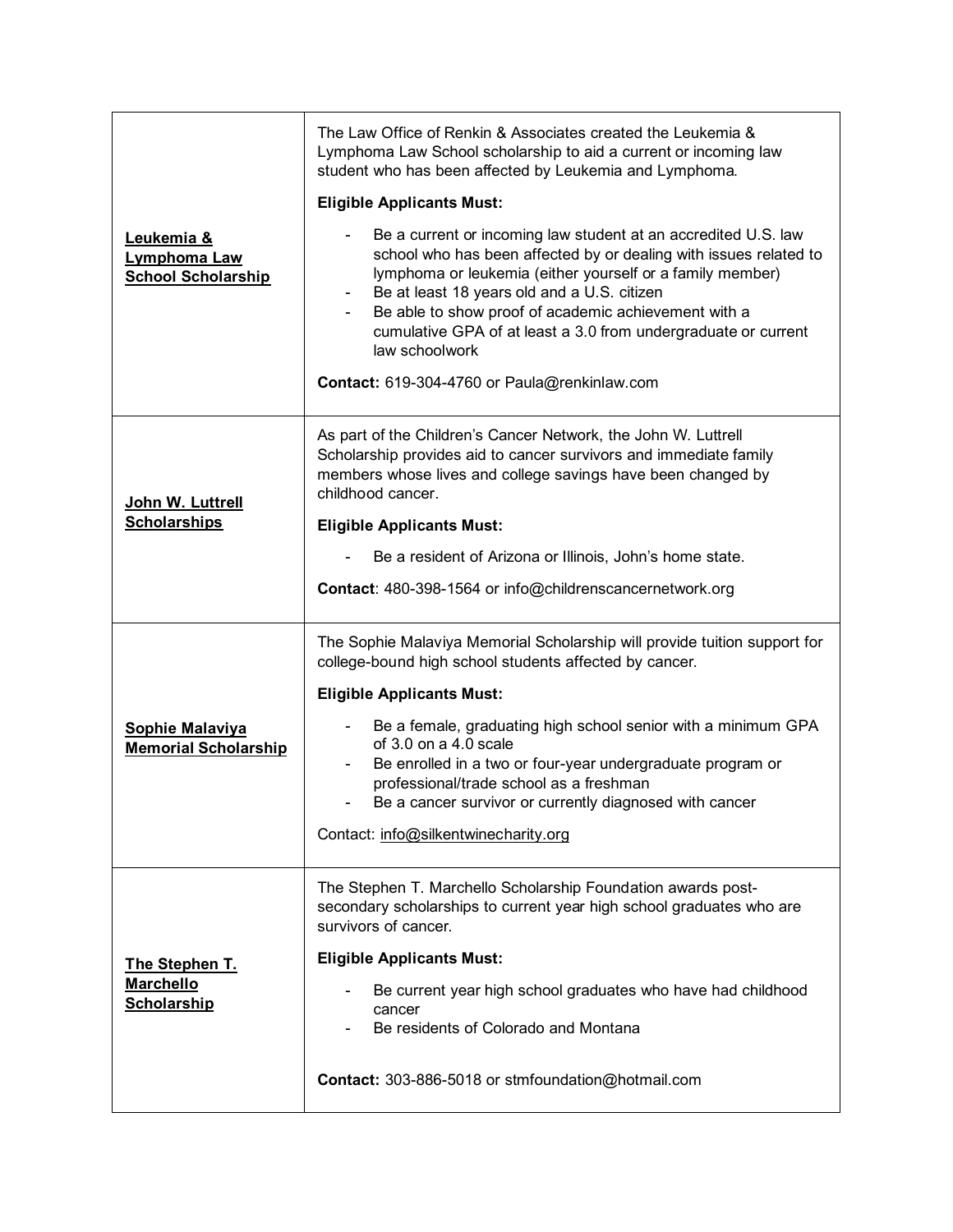| <b>The Toby Merrill</b><br><b>Scholarship</b>          | The Toby Merrill Scholarship was created to help change the lives of<br>children and make a difference through education. The scholarship is<br>awarded to students exemplifying the values as defined by Toby's life.<br>Scholarship recipients will excel in academics, athletics, leadership and<br>will demonstrate high character traits such as kindness and strength<br>during times of adversity. Special consideration will be made for<br>candidates who are experiencing personal or family issues related to<br>cancer or bereavement.<br><b>Contact:</b> info@tobymerrillscholarship.org                                                                                                                                                                                          |
|--------------------------------------------------------|------------------------------------------------------------------------------------------------------------------------------------------------------------------------------------------------------------------------------------------------------------------------------------------------------------------------------------------------------------------------------------------------------------------------------------------------------------------------------------------------------------------------------------------------------------------------------------------------------------------------------------------------------------------------------------------------------------------------------------------------------------------------------------------------|
| <b>The Brian Morden</b><br><b>Memorial Scholarship</b> | The Brian Morden Foundation is proud to help students from Brian's<br>alma mater - Altoona Area High School in Altoona, PA - with<br>scholarships to help pay college tuition and also awards scholarships to<br>childhood cancer survivors nationwide who are pursuing a post-<br>secondary school degree.<br><b>Eligible Applicants Must:</b><br>Be a U.S. citizen and an Altoona Area High School (Altoona, PA)<br>graduate OR a childhood cancer survivor and a high school<br>graduate.<br>Be pursuing a higher education course of study in either music,<br>some aspect of technology, or medicine.<br>Possess the qualities of what was best about Brian $-$ a gentle<br>person who shared his love and kindness with those he met.<br><b>Contact:</b> brianmordenfoundation@gmail.com |
| <b>National Collegiate</b><br><b>Cancer Foundation</b> | The National Collegiate Cancer Foundation was established to provide<br>services and support to young adults whose lives have been impacted by<br>cancer and who have continued with their education throughout<br>treatment or after their treatment.<br><b>Eligible Applicants Must:</b><br>Be a cancer survivor or current patient<br>Be between the ages of 18-35. An exception will be made if you<br>are 17 and entering college in the fall following application.<br>Be a U.S. citizen or permanent resident<br>Attend or plan to attend an accredited college, university or<br>vocational institution in pursuit of an associate, bachelor,<br>master's, doctorate, or certificate<br>Contact: 240-515-6262 or info@collegiatecancer.org.                                            |
| <b>The Northwestern</b><br><b>Mutual Childhood</b>     | Northwestern Mutual's Childhood Cancer Survivor Scholarship Program<br>gives survivors of childhood cancer the opportunity to continue their<br>education and pursue their college dreams. Awards are renewable up to<br>one year or until a bachelor's degree is earned, whichever occurs earlier.                                                                                                                                                                                                                                                                                                                                                                                                                                                                                            |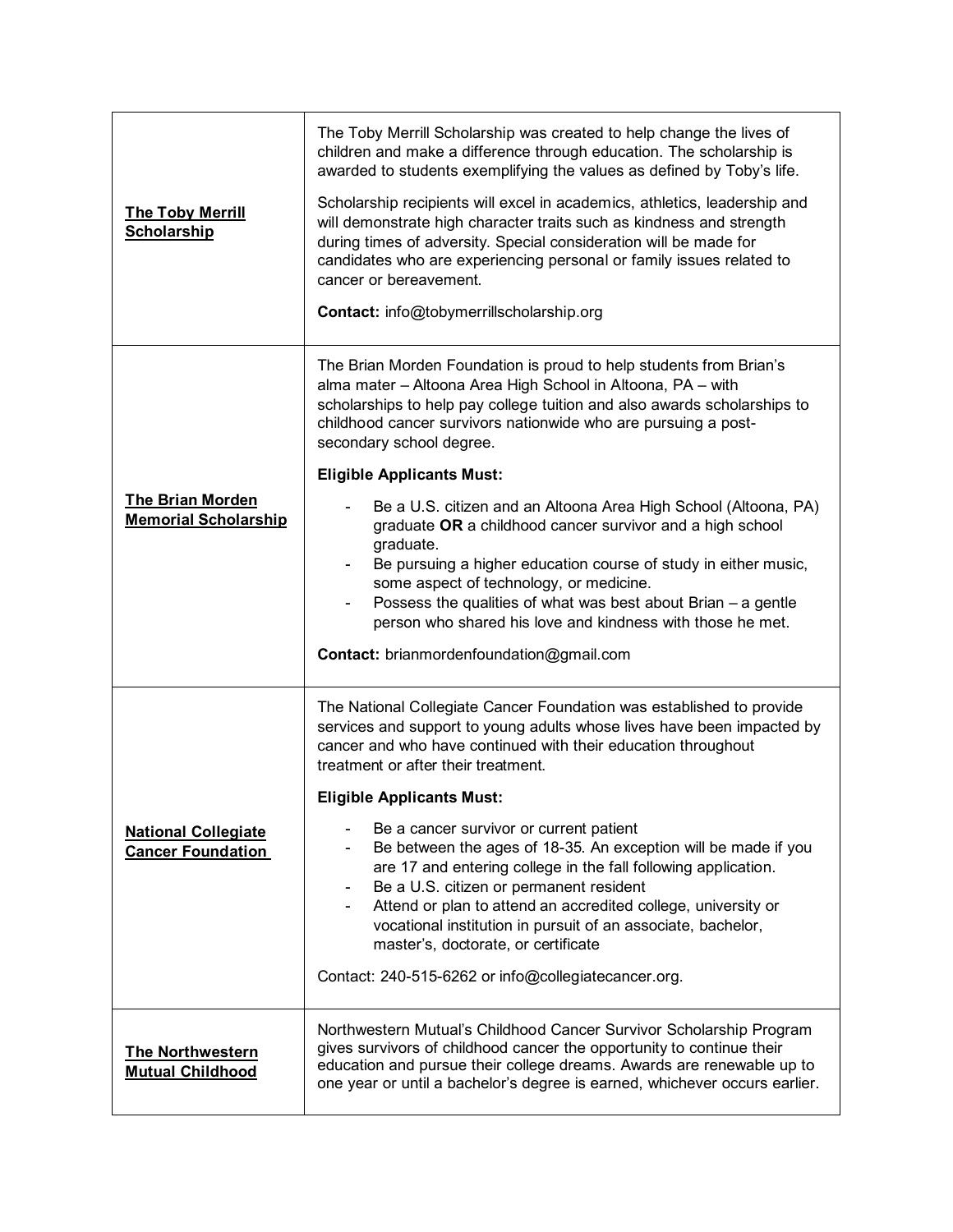| Be childhood cancer survivors age 25 or under<br>Be a high school senior, high school graduate, or current<br>$\blacksquare$<br>postsecondary undergraduate                                                                                                                                                                                                                                                                                                                                                                                                                                                                                                                                                                       |
|-----------------------------------------------------------------------------------------------------------------------------------------------------------------------------------------------------------------------------------------------------------------------------------------------------------------------------------------------------------------------------------------------------------------------------------------------------------------------------------------------------------------------------------------------------------------------------------------------------------------------------------------------------------------------------------------------------------------------------------|
| Be enrolled in full time undergraduate study at an accredited two-<br>$\overline{\phantom{0}}$<br>year or four-year college, university, or vocational/technical<br>school for the entire academic year<br>Have a minimum grade point average of 2.5 on a 4.0 scale (or<br>the equivalent)<br>Contact: 1-800-323-7033 or mediarelations@northwesternmutual.com                                                                                                                                                                                                                                                                                                                                                                    |
| Each year, the Orion Fund awards grants to California college students<br>with serious illness or injury. If you are in college, age 32 and under, and<br>have a serious medical condition affecting your ability to stay in school,<br>then The Orion Fund may be able to help.<br>Contact: theorionfund@gmail.com                                                                                                                                                                                                                                                                                                                                                                                                               |
| The Patient Advocate Foundation (PAF) scholarship program provides<br>support to individuals that are legal residents of the U.S. pursuing<br>undergraduate or graduate studies who have been diagnosed with or<br>treated for a cancer or chronic disease. PAF offers a national<br>undergraduate scholarship, a Virginia undergraduate scholarship, and a<br>graduate scholarship.<br>Please visit the Scholarship page on the PAF website for full eligibility<br>requirements for each scholarship type.<br>Contact: scholarship@patientadvocate.org                                                                                                                                                                          |
| Established in 2007, the Scott J. Reisser Memorial Scholarship Fund was<br>established to help other young brain tumor survivors achieve their<br>educational goals. These one-time, \$5,000 scholarships are distributed to<br>several deserving and ambitious young people each year. Funding is<br>provided in part by the Reisser family and in part by the Making Headway<br>Foundation.<br><b>Eligible Applicants Must:</b><br>Be a brain or spinal cord tumor survivor<br>Reside in the New York City metropolitan area (including New<br>Jersey or Connecticut)<br>Be admitted to, or be currently attending, a two- or four-year<br>college or vocational program<br>Contact: 914-238-8384 or Jennifer@makingheadway.org |
|                                                                                                                                                                                                                                                                                                                                                                                                                                                                                                                                                                                                                                                                                                                                   |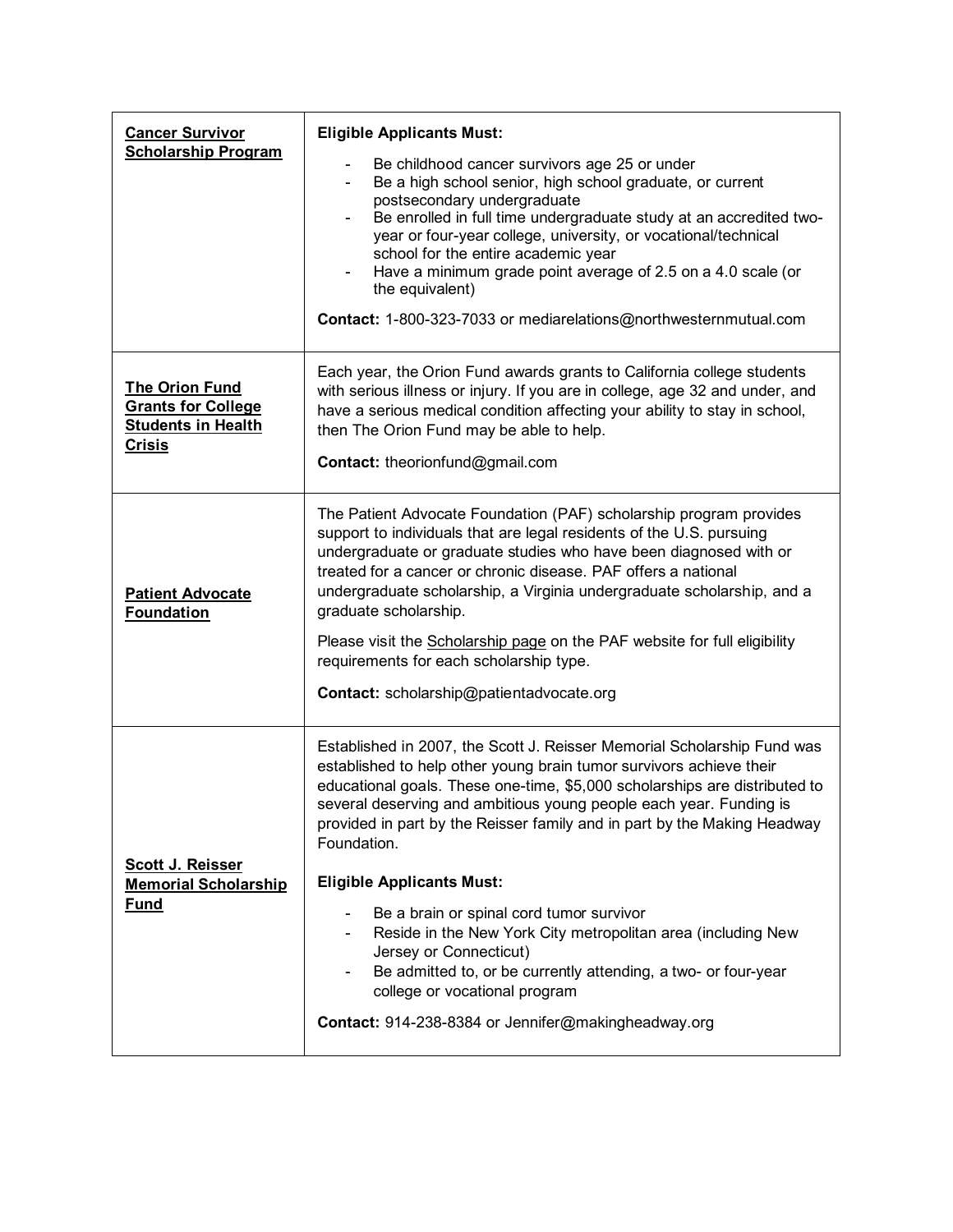| Rexanna's<br><b>Foundation</b><br><b>Scholarships</b>                  | In honor of Rexanna's many years in education, her love for students,<br>and her passion to find a cure for lung cancer, Rexanna's Foundation<br>awards college scholarships to students that go toward their tuition<br>expenses.<br>All high school seniors who have personally been impacted by cancer or<br>had a form of cancer are eligible to apply.<br>Contact: lindsey@rexannasfoundation.org                                                                                                                                                                                                                                                                                                                                                                                                                                                                                                                                                                                                                                            |
|------------------------------------------------------------------------|---------------------------------------------------------------------------------------------------------------------------------------------------------------------------------------------------------------------------------------------------------------------------------------------------------------------------------------------------------------------------------------------------------------------------------------------------------------------------------------------------------------------------------------------------------------------------------------------------------------------------------------------------------------------------------------------------------------------------------------------------------------------------------------------------------------------------------------------------------------------------------------------------------------------------------------------------------------------------------------------------------------------------------------------------|
| <b>The Holly Scanlan</b><br><b>Foundation</b><br><b>Scholarship</b>    | The Holly Scanlan Foundation awards one-time \$5000 scholarships to<br>deserving undergraduate students who have an immediate family<br>member (or are themselves) afflicted with cancer. Their goal is to ease<br>the financial burden for families who are facing the high costs of both<br>cancer treatments and college tuition.<br><b>Eligible Applicants Must:</b><br>Have an immediate family member (or be the family member)<br>with a serious cancer diagnosis (currently in treatment, formerly<br>in treatment, or deceased)<br>Be a resident of Connecticut or Minnesota<br>Be referred by an oncology social worker or care manager<br>$\blacksquare$<br>Be matriculated or accepted to matriculate as a full time<br>undergraduate student at a regionally accredited post-secondary<br>institution<br>Validate a need for financial assistance<br>Be in good academic standing with a minimum GPA of 2.75 on a<br>4.0 scale<br>Demonstrate meaningful involvement in community service<br>Contact: tim@hollyscanlanfoundation.org |
| <b>The Simon Cancer</b><br><b>Foundation</b><br><b>Scholarships</b>    | The Simon Cancer Foundation was created in honor of Harvey Simon<br>and his struggle with Multiple Myeloma. The goal of the Foundation is to<br>financially assist cancer patients by awarding scholarships and making<br>charitable donations to camps and educational programs.<br>Please visit the Scholarship page on the Simon Cancer Foundation<br>website for full eligibility requirements.<br>Contact: thescf@gmail.com                                                                                                                                                                                                                                                                                                                                                                                                                                                                                                                                                                                                                  |
| <b>The Snowdrop</b><br><b>Foundation</b><br><b>Scholarship Program</b> | Each year, the Snowdrop Foundation awards scholarships to qualified,<br>college bound pediatric cancer patients.<br>Contact: 346-382-7414                                                                                                                                                                                                                                                                                                                                                                                                                                                                                                                                                                                                                                                                                                                                                                                                                                                                                                         |